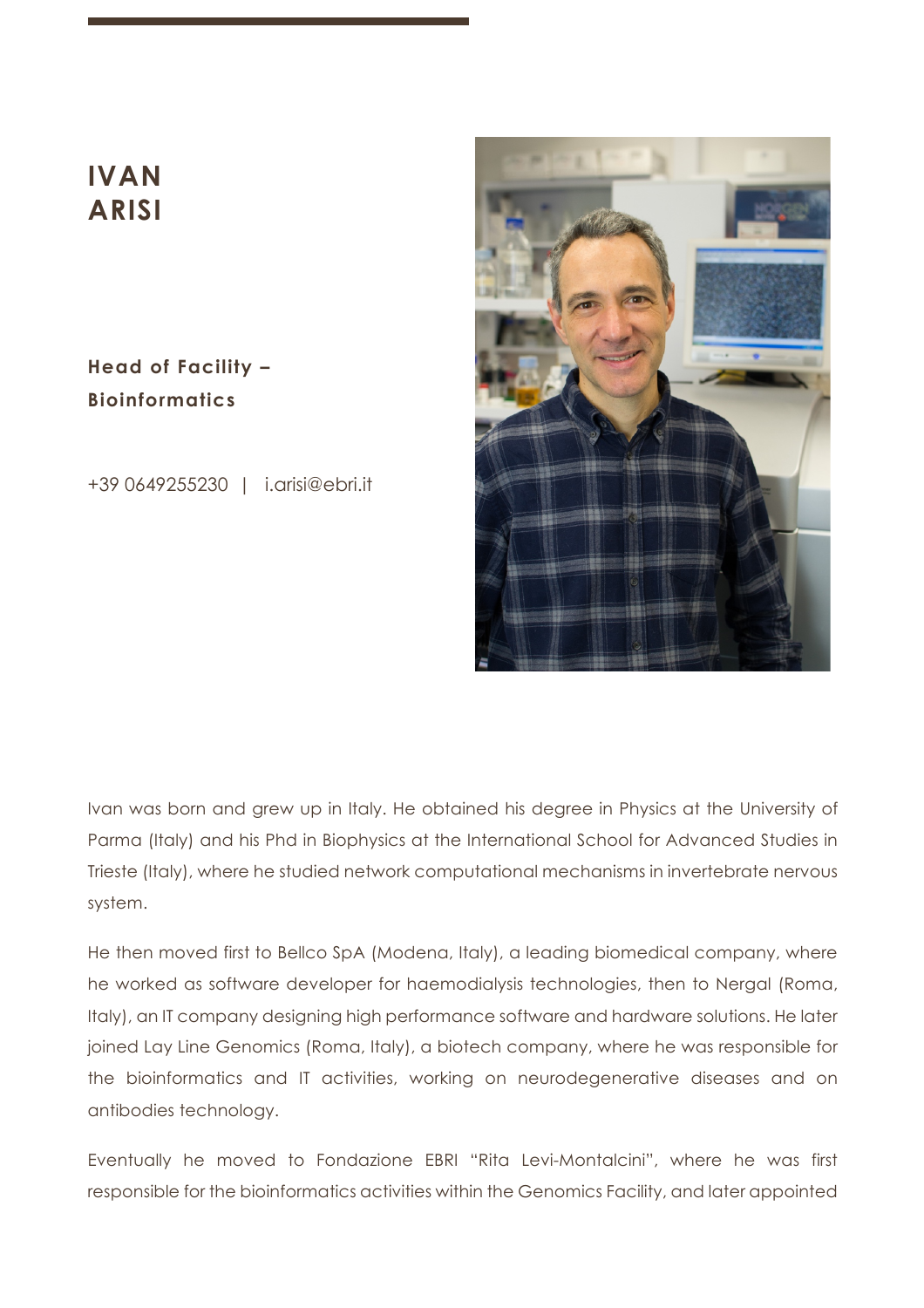head of the Bioinformatics Facility. His work at the Bioinformatics Facility is focused on the analysis of-genomics datasets, biostatistics and modelling.

## **Education and Positions**

1996 Degree in Physics, University of Parma, Italy

1996 Research contract, University of Trento, Italy

2000 Phd in Biophysics, International School for Advanced Studies (SISSA-ISAS) in Trieste, Italy

2000 Sofware developer in R&D sector of Bellco biomedical company, Modena, Italy

2001 Sofware designer at Nergal IT company, Roma, Italy

2002 Responsible of bioinformatics at Lay Line Genomics biotech company, Roma, Italy

2006 Responsible of bioinformatics in the Genomics Facility at Fondazione EBRI

2019 Head of Bioinformatics Facility at Fondazione EBRI

## **Publications**

#### 2019

Testa G, Mainardi M, Morelli C, Olimpico F, Pancrazi L, Petrella P, Severini C, Florio R, Malerba F, Stefanov A, Strettoi E, Brandi R, Arisi I, Heppenstall P, Costa M, Capsoni S, Cattaneo,"The NGFR100W mutation specifically impairs nociception without affecting cognitive performance in a mouse model of Hereditary Sensory and Autonomic Neuropathy type V", J Neurosci, 2019, Nov 4. pii: 688-19. doi: 10.1523/JNEUROSCI.0688-19.2019. [Epub ahead of print].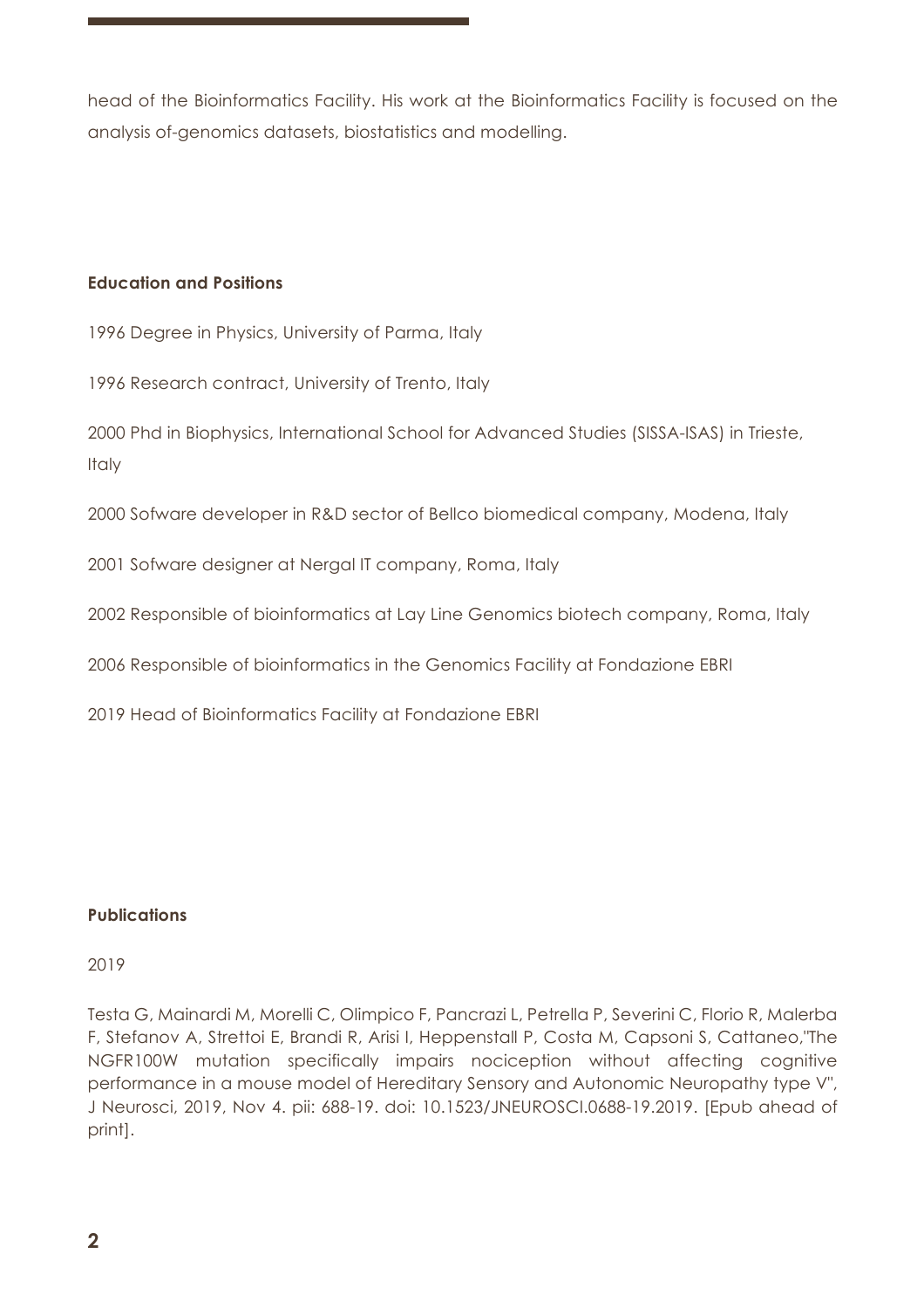Mehrez F, Bougatef K, Delle Monache E, Arisi I, Proietti-De-Santis L, Prantera G, Zouiten Mekki L, Caputo M, Benammar Elgaaïed E, Bongiorni Santis, "Telomere length measurement in tumor and non-tumor cells as a valuable prognostic for tumor progression", Cancer Genetics, 2019 Oct; 238: 50-61.

Casagrande V, Mauriello A, Anemona L, Mavilio M, Iuliani G, De Angelis L, D'Onofrio M, Arisi I, Federici M, Menghini R, "Timp3 deficiency affects the progression of DEN-related hepatocarcinoma during diet-induced obesity in mice", Acta Diabetol, 2019 Jul 10. doi: 10.1007/s00592-019-01382-x. [Epub ahead of print].

Corvaglia V, Cilli D, Scopa C, Brandi R, Arisi I, Malerba F, La Regina F, Scardigli R and Cattaneo A,"ProNGF is a cell-type specific mitogen for adult hippocampal and for induced neural stem cells", Stem Cells. 2019 May 27. doi: 10.1002/stem.3037. [Epub ahead of print]

Sarkar, Atay Y, Erickson AL, Arisi I, Saltini C and Kahveci T, "An efficient algorithm for identifying mutated subnetworks associated with survival in cancer", IEEE/ACM Trans Comput Biol Bioinform 2019 Apr 15. doi: 10.1109/TCBB.2019.2911069.

2018

Lee J\*, Arisi I\*, Puxeddu E, Mramba L, Amicosante M, Swaigswood C, Brantly M, Pallante M, Skold M, Saltini C,"Bronchoalveolar lavage (BAL) cells in Idiopathic Pulmonary Fibrosis express a complex pro-inflammatory, pro-repair, angiogenic activation pattern, likely associated with macrophage iron accumulation", PLoS One, 2018 May 17;13(5):e0197794.

Rizzi C, Tiberi A, Giustizieri M, Marrone MC, Gobbo F, Carucci N, Meli G, Arisi I, D'Onofrio M, Marinelli S, Capsoni S, Cattaneo A, "NGF steers microglia towards a neuroprotective phenotype", Glia 2018 Jul;66(7):1395-1416.

Terrigno M, Busti I, Alia C, Pietrasanta M, Arisi I, D'Onofrio M, Caleo M, Cremisi F, "Neurons generated by mouse ES cell with hippocampal or cortical identity display distinct projection patterns when co-transplanted in the adult brain", Stem Cell Rep, 2018 Mar 13;10(3):1016- 1029.

## 2017

Chirichella M, Lisi S, Fantini M, Goracci M, Arisi I, D'Onofrio M, Brandi R, Di Primio C, Cattaneo A. "Post-translational-selective intracellular silencing of acetylated proteins with de novo selected intrabodies". Nature Methods 2017 Mar;14(3):279-282.

Baumgart M, Barth E, Savino A, Groth M, Koch P, Petzold A, Arisi I, Platzer M, Marz M, Cellerino A, "A miRNA catalogue and ncRNA annotation of the short-living fish Nothobranchius furzeri", BMC Genomics 2017 18:693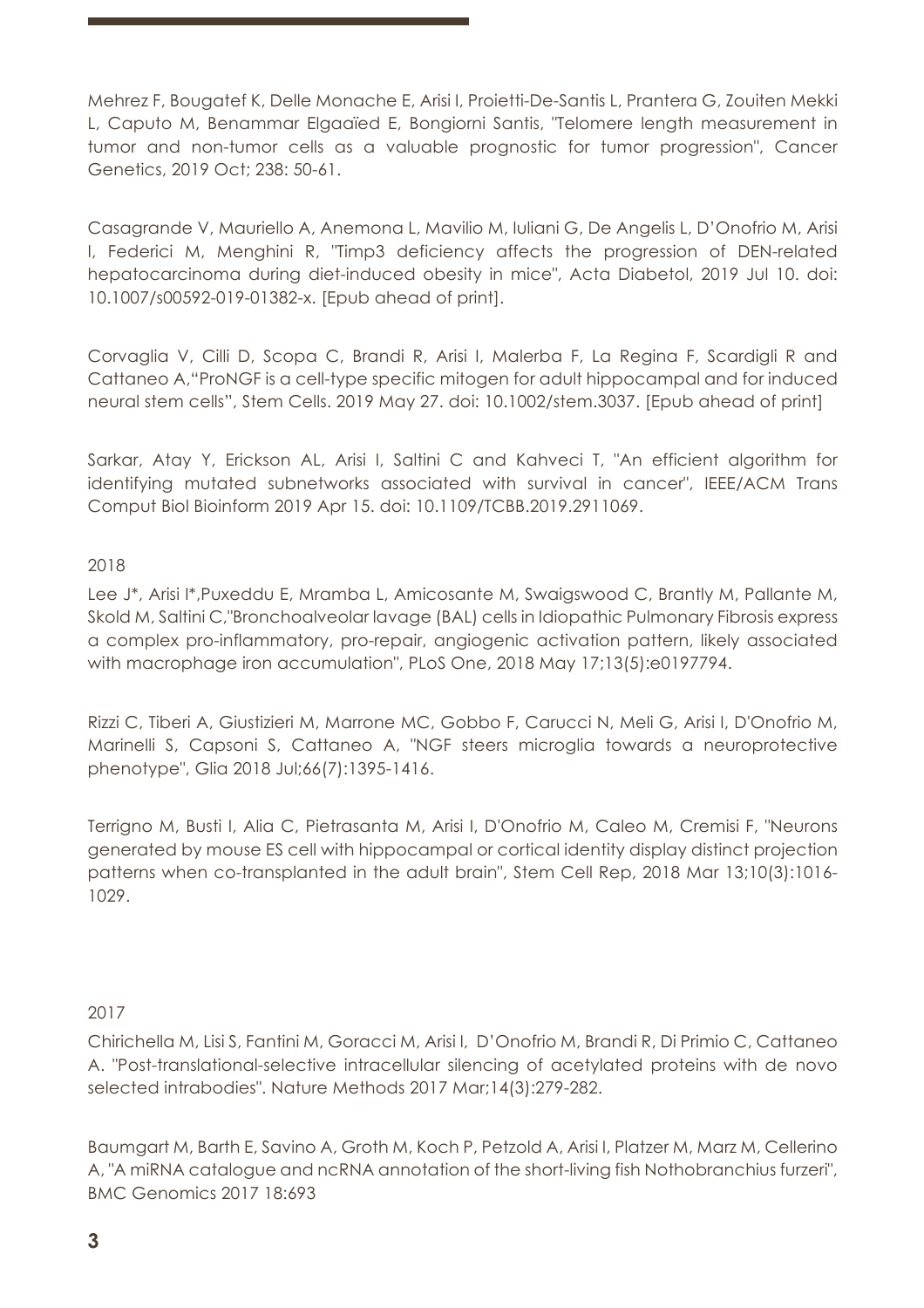Fantini M, Pandolfini L, Lisi S, Chirichella M, Arisi I, Terrigno M, Goracci M, Cremisi F, Cattaneo A, "Assessment of Antibody Library Diversity through Next Generation Sequencing and Technical Error Compensation", PLoS One 2017 May 15;12(5):e0177574. doi: 10.1371/journal.pone.0177574. eCollection 2017.

Mancini F, Teveroni E, Di Conza G, Monteleone V, Arisi I, Pellegrino M, Buttarelli M, Pieroni L, D'Onofrio M, Urbani A, Pontecorvi A, Mazzone M, Moretti F. MDM4 actively restrains cytoplasmic mTORC1 by sensing nutrient availability. Mol Cancer. 2017 Mar 7;16(1):55.

Ambrosini A,D'Onofrio M, Buzzi MG, Arisi I, Grieco GS, Pierelli F, Santorelli FM, Schoenen J, "Possible Involvement of the CACNA1E Gene in Migraine: A Search for Single Nucleotide Polymorphism in Different Clinical Phenotypes". Headache. 2017 Jul;57(7):1136-1144.

Antonelli M, Strappazzon F, Arisi I, Brandi R, D'Onofrio M, Sambucci M, Barilà D, Stagni V, "ATM kinase sustains Breast Cancer Stem-like Cells by promoting ATG4C expression and autophagy", Oncotarget 2017 Mar 28;8(13):21692-21709. doi: 10.18632/oncotarget.15537.

Fasulo L, Brandi R, Arisi I, La Regina F, Berretta N, Capsoni S, D'Onofrio M, Cattaneo A, "ProNGF Drives Localized and Cell Selective Parvalbumin Interneuron and Perineuronal Net Depletion in the Dentate Gyrus of Transgenic Mice", Front Mol Neurosci 2017 Feb 9;10:20. doi: 10.3389/fnmol.2017.00020.

Caputo M, Balzerano A, Arisi I, D'Onofrio M, Brandi R, Bongiorni S, Brancorsini S, Frontini M, Proietti-De-Santis L, "CSB ablation induced apoptosis is mediated by Increased Endoplasmic Reticulum Stress Response", PLoS One 2017 Mar 2;12(3):e0172399. doi: 10.1371/journal.pone.0172399.

Severini C, Petrocchi Passeri P, Ciotti MT,Florenzano F,Petrella C, Malerba F, Bruni B, D'Onofrio M, Arisi I, Brandi R,Possenti R, Calissano P, Cattaneo A,"Evidence for reduced pain sensitization by 'painless' NGF in dorsal root ganglion neurons", Neuropharmacology. 2017 Aug 2;37(31):7481-74992.

#### 2016

D'Aurizio R, Russo F, Chiavacci E, Baumgart M, Groth M, D'Onofrio M, Arisi I, Rainaldi G, Pitto L, Pellegrini M,"Discovering miRNA Regulatory Networks in Holt–Oram Syndrome Using a Zebrafish Model", Front Bioeng Biotechnol. 2016 Jul 14;4:60.

Guglielmi L, Nardella M, Musa C, Arisi I, D'Onofrio M, Storti AE, Valentini A, Cacci E, Biagioni S, Augusti-Tocco G, D'Agnano I, Felsani A, " Lamin A/C Is Required For ChAT-Dependent Neuroblastoma Differentiation", Molec Neurobiol 2016 May 25, Epub ahead of print.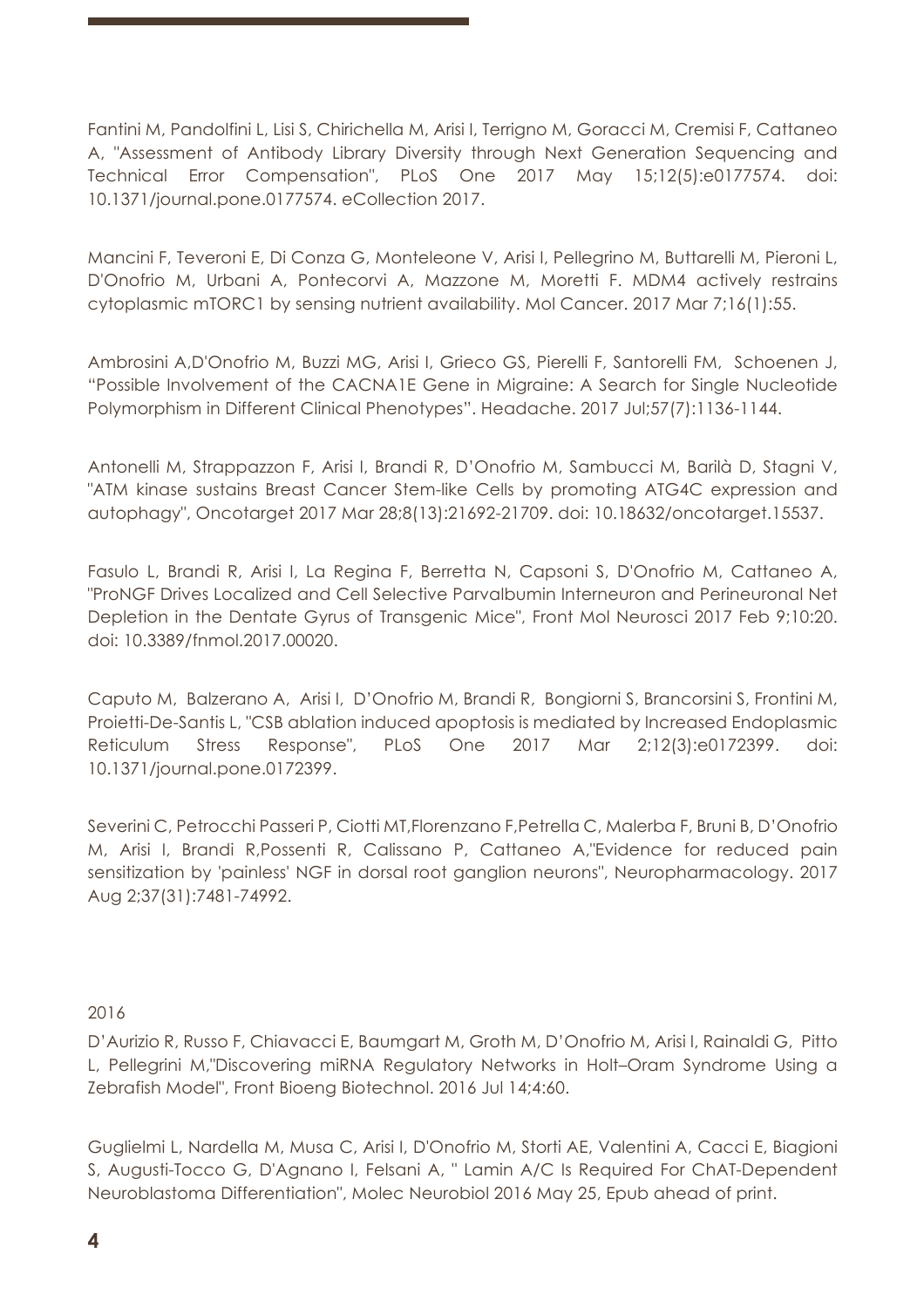## 2015

Reichwald K, Petzold A, Koch P, Downie BR, Hartmann N, Pietsch S, Baumgart M, Chalopin D, Felder M, Bens M, Sahm A, Szafranski K, Taudien S, Groth M, Arisi I, Weise A, Bhatt SS, Sharma V, Kraus J, Schmid F, Priebe S, Liehr T, Goerlach M, Than M, Hiller M, Kestler HA, Volff JN, Schartl M, Cellerino A, Englert C, Platzer M, "The genome of a short-lived vertebrate provides insights into the early stages of XY sex chromosome evolution and the genetic control of life-history traits", Cell. 2015 Dec 3;163(6):1527-38.

Chiavacci E, D'Aurizio R, Russo F, Guzzolino E, Russo F, Baumgart M, Groth M, Mariani L, D'Onofrio M, Arisi I, Evangelista M, Pellegrini M, Cellerino A, Cremisi F, Pitto L, "MicroRNA 19a replacement partially rescues fin and cardiac defects in zebrafish model of Holt Oram syndrome", Sci Rep. 2015 Dec 14;5:18240.

Pellegrino M, Mancini F, Lucà R, Coletti A, Giacchè N, Manni I, Arisi I , Florenzano F, Teveroni E, Buttarelli M, Fici L, Brandi R, Bruno T, Fanciulli M, D'Onofrio M, Piaggio G, Pellicciari R, Pontecorvi A, Marine JC, Macchiarulo A, Moretti F, "Targeting the MDM2/MDM4 interaction interface as a promising approach for p53 reactivation therapy", Cancer Res 2015, Sep 10.

Arisi I., D'Onofrio M., Brandi R., Cattaneo A., Bertolazzi P., Cumbo F., Felici G., Guerra C. "Time Dynamics of Protein Complexes in the AD11 Transgenic Mouse Model for Alzheimer's Disease Like Pathology", BMC Neurosci. 2015 Apr 29;16(1):28.

#### 2014

Arisi I, D'Onofrio M, Brandi R, Malerba F, Paoletti F, Storti AE, Fasulo L, Cattaneo A, "proNGF/NGF mixtures behave as a new ligand in the NGF-regulated transcriptional response in PC12 cells", BMC Neurosci 2014, 15:48 doi:10.1186/1471-2202-15-48.

Mattarocci S., Abbruzzese C., Mileo A.M., Carosi M., Visca P., Vico C., Federico A., Vizza E., Corrado G., Arisi I., Felsani A. and Paggi M.G., "Identification of pivotal cellular factors involved in HPV-induced dysplastic and neoplastic cervical pathologies", J Cell Physiol. 2014 Apr;229(4):463-70. doi: 10.1002/jcp.24465.

Tzanoulinou S, Brandi R, Arisi I, D'Onofrio M, Urfer SM, Sandi C, Constam D, Capsoni S. "Pathogen-Free Husbandry Conditions Alleviate Behavioral Deficits and Neurodegeneration in AD10 Anti-NGF Mice", J Alzheimers Dis. 2014 Jan 1;38(4):951-64. doi: 10.3233/JAD-131037.

#### 2013

Weitschek E, Arisi I, Felici G, Bertolazzi P, ": Knowledge extraction in clinical data", IASI-CNR Research Report, R. 13-20, 12/2013.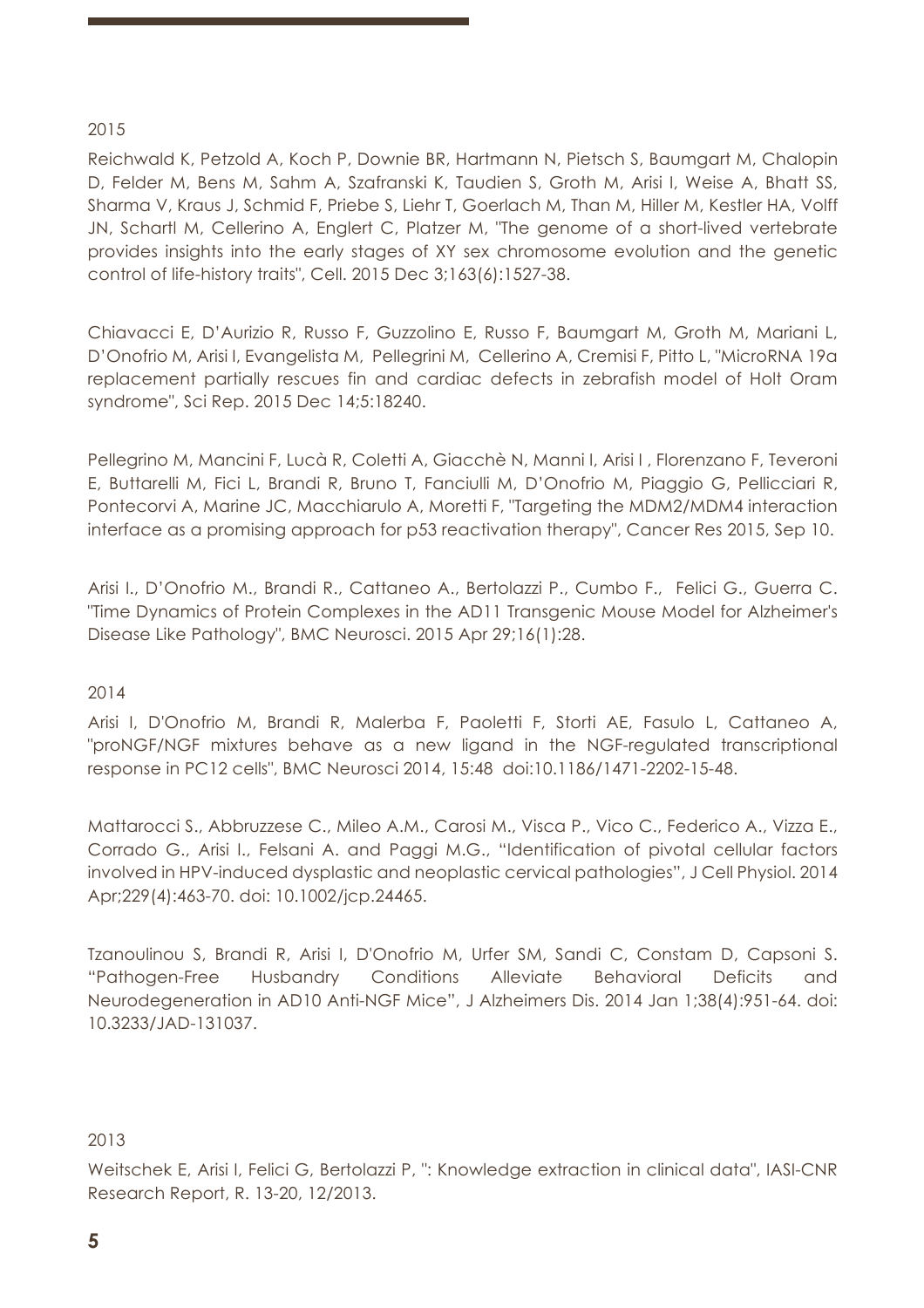Parisi C., Arisi I., D'Ambrosi N., Brandi R., Storti A., D'Onofrio M., Volonté, "Dysregulated microRNAs in Amyotrophic Lateral Sclerosis microglia modulate genes linked to neuroinflammation", Cell Death Dis. 2013 Dec 12;4:e959. doi: 10.1038/cddis.2013.491.

Cheung V.-K., Deboer C., Tunesi M., D'Onofrio M., Brandi R., Arisi I., Cattaneo A., Goosens K. A., "Gene Expression Changes in the Motor Cortex Mediating Motor Skill Learning", Collaborazione EBRI- MIT (Boston), Plos One 2013, Apr 24;8(4):e61496.

Keimpema E, Tortoriello G, Alpár A, Capsoni S, Arisi I, Calvigioni D, Hu SS, Cattaneo A, Doherty P, Mackie K, Harkany T. "Nerve growth factor scales endocannabinoid signaling by regulating monoacylglycerol lipase turnover in developing cholinergic neurons". Proc Natl Acad Sci U S A. 2013 Jan 29;110(5):1935-40.. Epub 2013 Jan 14.

Fiorentino L., Cavalera M., Menini S., Mavilio M., Fabrizi M., Conserva F., Casagrande V., Menghini R., Arisi I., D'Onofrio M., Lauro D., Accili D., Gesualdo L., Pugliese G., Lauro R., Federici M., "Loss of TIMP3 underlies diabetic nephropathy via FoxO1/STAT1 interplay", EMBO Mol Med. 2013 Mar;5(3):441-55. doi: 10.1002/emmm.201201475. Epub 2013 Feb 12.

## 2012

Maresca G, Natoli M, Nardella M, Arisi I, Trisciuoglio D, Desideri M, Brandi R, D'Aguanno S, Nicotra MR, D'Onofrio M, Urbani A, Natali PG, Bufalo DD, Felsani A, D'Agnano I. "LMNA Knock-Down Affects Differentiation and Progression of Human Neuroblastoma Cells", PLoS One. 2012;7(9):e45513. doi: 10.1371/journal.pone.0045513. Epub 2012 Sep 26.

Manca A., Capsoni S., Di Luzio A., Vignone D., Malerba F., Paoletti, F., Brandi R., Arisi I., Cattaneo A., Levi-Montalcini R., "Nerve growth factor regulates axial rotation during early stage of chick embryo development", Proc Natl Acad Sci U S A. 2012 Feb 7;109(6):2009-14. Epub 2012 Jan 25.

## 2011

Lisi S., Gamucci O., Vottari T., Scabia G., Funicello M., Marchi M., Galli G., Arisi I., Brandi R., D'Onofrio M., Cattaneo A., Pinchera A., Santini F., Maffei M., "Obesity associated hepatosteatosis and impairment of glucose homeostasis are attenuated by Haptoglobin deficiency", Diabetes. 2011 Oct;60(10):2496-505. Epub 2011 Aug 26.

D'Onofrio M., .Paoletti F., Arisi I., Brandi R., Malerba F., Fasulo L., Cattaneo A., "NGF and proNGF activate functionally distinct mRNAs in PC12 cells: an early gene expression profiling", PLoS One. 2011;6(6):e20839. Epub 2011 Jun 3.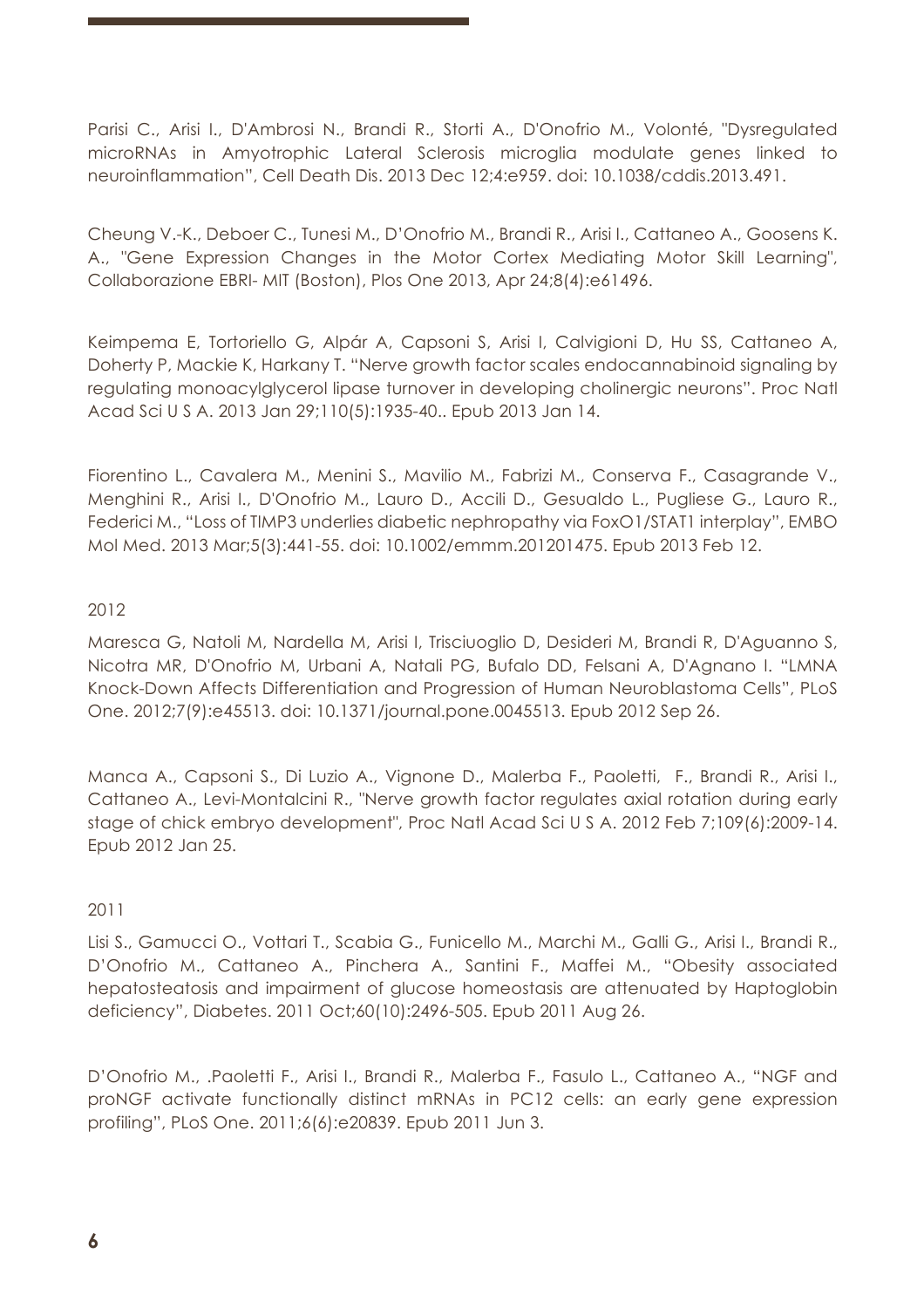Capsoni S., Brandi R., Arisi I., D'Onofrio M. and Cattaneo A., "A dual mechanism linking NGF/proNGF imbalance and early inflammation to Alzheimer's disease Neurodegeneration in the AD11 anti-NGF mouse model", CNS Neurol Disord Drug Targets. 2011 Aug 1;10(5):635- 47

Arisi I., D'Onofrio M., Brandi R., Di Mambro A., Felsani A., Capsoni S., Drovandi G., Felici G., Weitschek E., Bertolazzi P. and Cattaneo A., "Logic mining from gene expression profile in the brain of the AD11 anti-NGF mice model of Alzheimer's Disease", J Alzheimers Dis. 2011 Jan 1;24(4):721-38.

Natoli M., Leoni B.D., D'Agnano I., Brandi R., Arisi I., D'Onofrio M., Zucco M.F., Felsani A., "Cell Growing Density Affects the Structural and Functional Properties of Caco-2 Differentiated Monolayer", J Cell Physiol, 2011 Jun; 226(6):1531-43. doi: 10.1002/jcp.22487.

## 2010

Arisi I., D'Onofrio M., Brandi R., Di Mambro A., Felsani A., Capsoni S., Drovandi G., Felici G., Weitschek E., Bertolazzi P. and Cattaneo A., "Logic classification and feature selection from gene expression profile in the brain of the AD11 anti-NGF mice model of Alzheimer's Disease at different stages of neurodegeneration", CNR Research Report, 2010, R. 10-02, 2010.

Lagostena L., Marcelo R.S., D'Onofrio M., Brandi R., Arisi I., Capsoni S., Franzot J., Cattaneo A., and Cherubini E. "In the adult hippocampus, chronic NGF deprivation shifts GABAergic signaling from the hyperpolarizing to the depolarizing direction". J Neurosci 2010, Jan 20;30(3):885-93.

Rossi A., Trotta E., Brandi R., Arisi I., Coccia M., Santoro M.G., "AIRAP: a new human heat shock gene regulated by heat shock factor 1", J Biol Chem, 2010 Apr 30;285(18):13607-15. Epub 2010 Feb 25.

#### 2009

D'Onofrio M.\*, Arisi I.\*, Brandi R., Di Mambro A., Felsani A., Capsoni S., Cattaneo A. "Early inflammation and immune response mRNAs in the brain of AD11 anti-NGF mice". Neurobiol Aging. 20,1 Jun;32(6):1007-22. Epub 2009 Jul 14.

Barbato C., Arisi I., Frizzo M.E., Brandi R., Da Sacco L. and Masotti A. "Computational Challenges in miRNA Target Predictions: To Be or Not to Be a True Target?", J Biomed Biotechnol, 2009, 2009:803069. Epub 2009 Jun 17.

D'Onofrio M., Ambrosini A., Di Mambro A., Arisi I., Santorelli F.M., Grieco G.S., Nicoletti F., Nappi G., Pierelli F., Schoenen J., Buzzi M.G. "The interplay of two single nucleotide polymorphisms in the CACNA1A gene may contribute to migraine susceptibility", Neurosci Lett, 2009 Mar 27;453(1):12-5. Epub 2009 Feb 4.